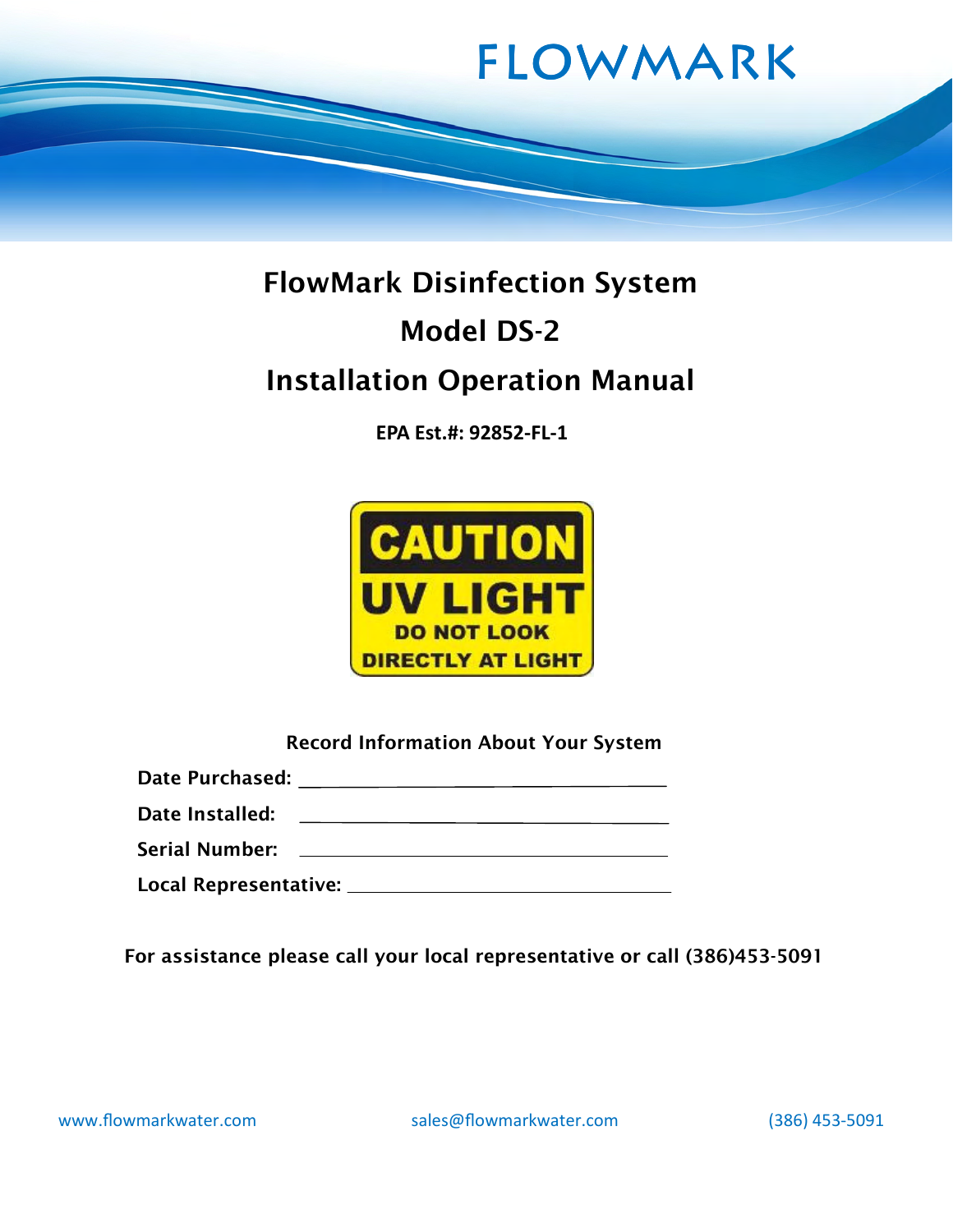## Check Contents:

Please inspect the package for the following contents and any damage that may have occurred during shipping.

- 1. FlowMark DS-2 Controller
- 2. 25 feet 1/4" Tubing
- 3. Twin Ceramic Diffuser
- 4. Installation Manual
- 5. Warranty Card





#### Selecting Diffuser Location

For best results the ceramic diffuser should be submerged in the cooling tower sump near the pump intake. Most towers are fitted with a corrosion resistant intake screen to prevent debris from leaving the cooling tower so placing the diffuser on that screen is the ideal location. Disinfecting gas bubbles will be drawn into the pipe where they will have more contact time to build up a residual in the cooling water.



Caution: The ceramic diffuser is very delicate and will easily break if handled incorrectly. Do not attempt to remove the diffuser portion from the plastic fittings as the diffuser will break in two and will not be covered by warranty. Handle with care.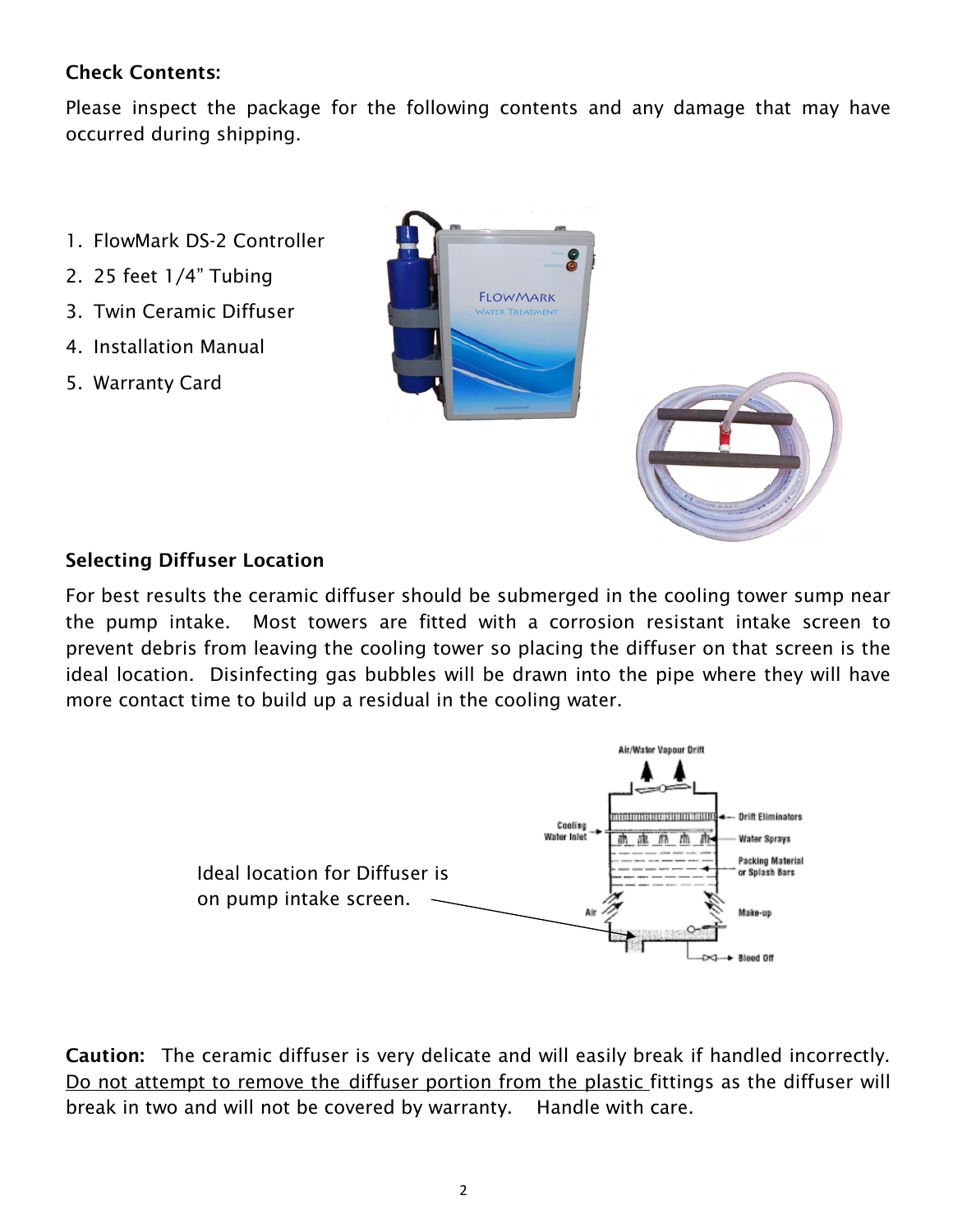## Mounting Your FlowMark DS-2 Enclosure

Select a location that is within 25 feet of the diffuser location in the tower as the tubing provided is 25 feet long. The enclosure if fitted with four stainless steel mounting feet and should be installed upright on a solid wall or other structure. The enclosure is rated Nema 4X (water and corrosion resistant) but air intake and fan holes have been installed on the bottom to allow oxygen to enter and heat to exhaust from the enclosure. Be sure the enclosure is at least two feet off the ground to prevent water from splashing up to the bottom and the enclosure is not lying flat on the ground where water could enter the box.



DS-2 Enclosure Dimensions

## Connecting and Routing the Tubing

The tubing connects between the blue Lamp Chamber and the diffuser so you must find an opening that will allow the tubing to enter the sump area of the cooling tower.

Caution: Make sure you do not kink the tubing as this will restrict disinfecting gas flow to the diffuser.

If an opening is not available to route the tubing inside the tower you may have to route it under or through the cooling tower fill. If the fill is too close to the bottom of the tower a length of 1" PVC pipe will help with the install. Push the pipe straight through the tower fill and then slide the tubing through the pipe. Once the tubing has penetrated the fill you can then pull the pipe back out of the fill.

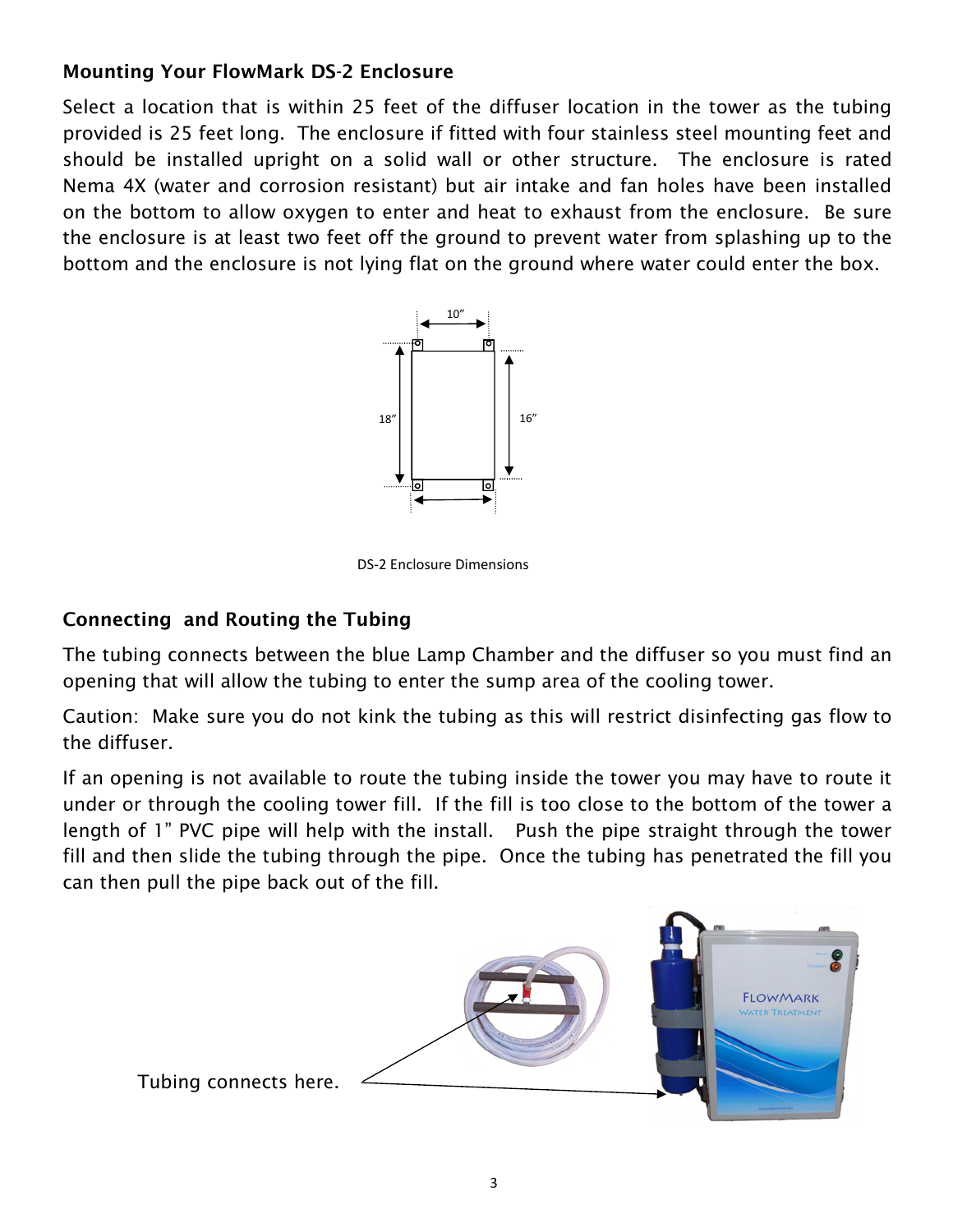#### Powering the FlowMark DS-2 System

Systems are supplied with a molded 10 foot long 110 VAC Power Cord that can be plugged into any 110 VAC wall outlet. If you choose to hard wire the unit simply cut the male plug off the power cord and wire the three wires accordingly:

White: Hot Leg

Black: Hot Leg

Green: Ground

Power Requirement: 3 Amps. There is a small start up power surge but once running the system draws less than 80 watts of power so it is very electrically efficient and designed to run continuously.

## Testing the FlowMark DS-2 System

Once the unit is installed and connected to the diffuser you are ready to turn it on. Unlatch the two latches on the DS-2 Controller to open the door and turn on the Breaker Switch. There is a spring loaded safety button that must be pushed on the latches before you open them. Do not force the latch without pushing the spring loaded safety button.

The Green Power Light on the face of the controller will illuminate when the system is energized. The Yellow Treatment Light will illuminate indicating the Ultraviolet Light is on. The white color barb connector at the bottom of the Lamp Chamber will also illuminate a light **Blue** color when the Ultraviolet Lamp is operating.



when the UV Lamp is ON.

Green Light = System is Powered Up

### Confirm Bubbles in Tower Basin

Once the system is powered up and running for two minutes, confirm the twin ceramic diffuser is producing a fine screen of disinfecting gas bubbles.

Note: If the diffuser is placed near the pump intake and the water is flowing you may not see the bubbles as they are being drawn into the pipe. Move the diffuser away from the area for a minute to confirm bubbles.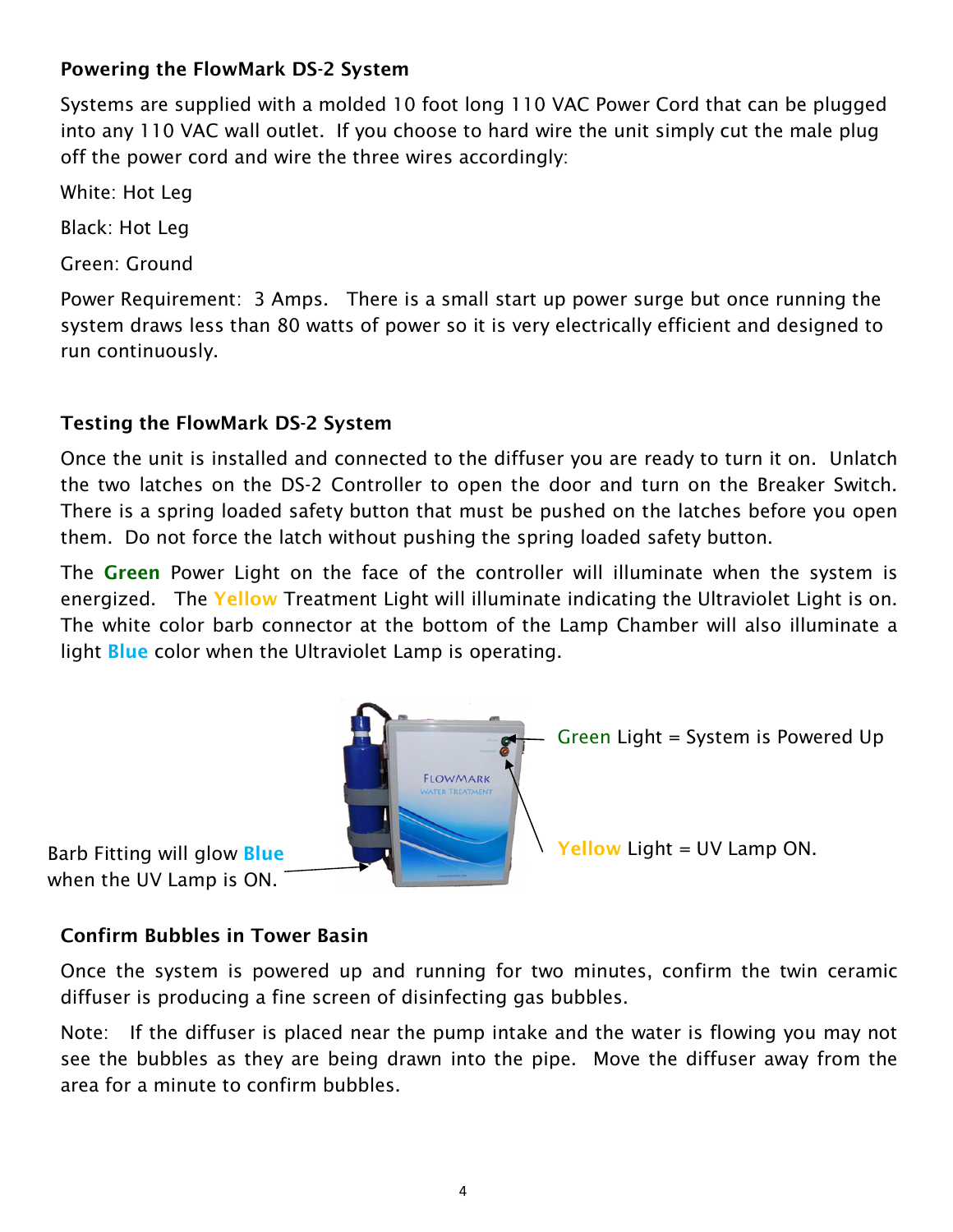#### Lamp Replacement

The blue lamp chamber contains a special Ultraviolet Lamp that splits oxygen molecules O2 into single molecules O1 that create the disinfecting gas. The useful lamp life is 8,760 hours (one year of continuous operation). After the one year term the light will continue to shine but it's ability to split oxygen molecules is degraded so the lamp must be replaced. Order a new pre-assembled replacement lamp from your FlowMark distributor.





Warning: Do not touch the lamp glass with your fingers as damage may occur.

Warning: Do not connect the light and power the system with the lamp out of the chamber. UV light will damage your eyes.

There is no need to remove the blue Lamp Chamber.

- 1. Simply unplug the weatherproof 4-pin connector at the top of the Lamp Chamber.
- 2. Unscrew the Lamp from the Chamber. The Lamp was installed hand tight from the factory but may need a pair of channel lock pliers to remove it after time.
- 3. The new Lamp threads are pre-wrapped with Teflon tape. Gently insert the new lamp into the chamber and hand tighten. If pliers are used do not tighten more than a 1/4 turn.
- 4. Reconnect the 4-pin connector. Push until you feel a click.

### Diffuser Maintenance

During each cooling tower maintenance visit be sure to confirm a strong stream of bubbles are coming from the diffusers. Note: If they are placed over the pump suction screen you will have to move them away to view the bubbles. It is possible the diffuser may need cleaning from time to time. Submerge the diffuser in Muriatic acid for a few minutes and then rinse.